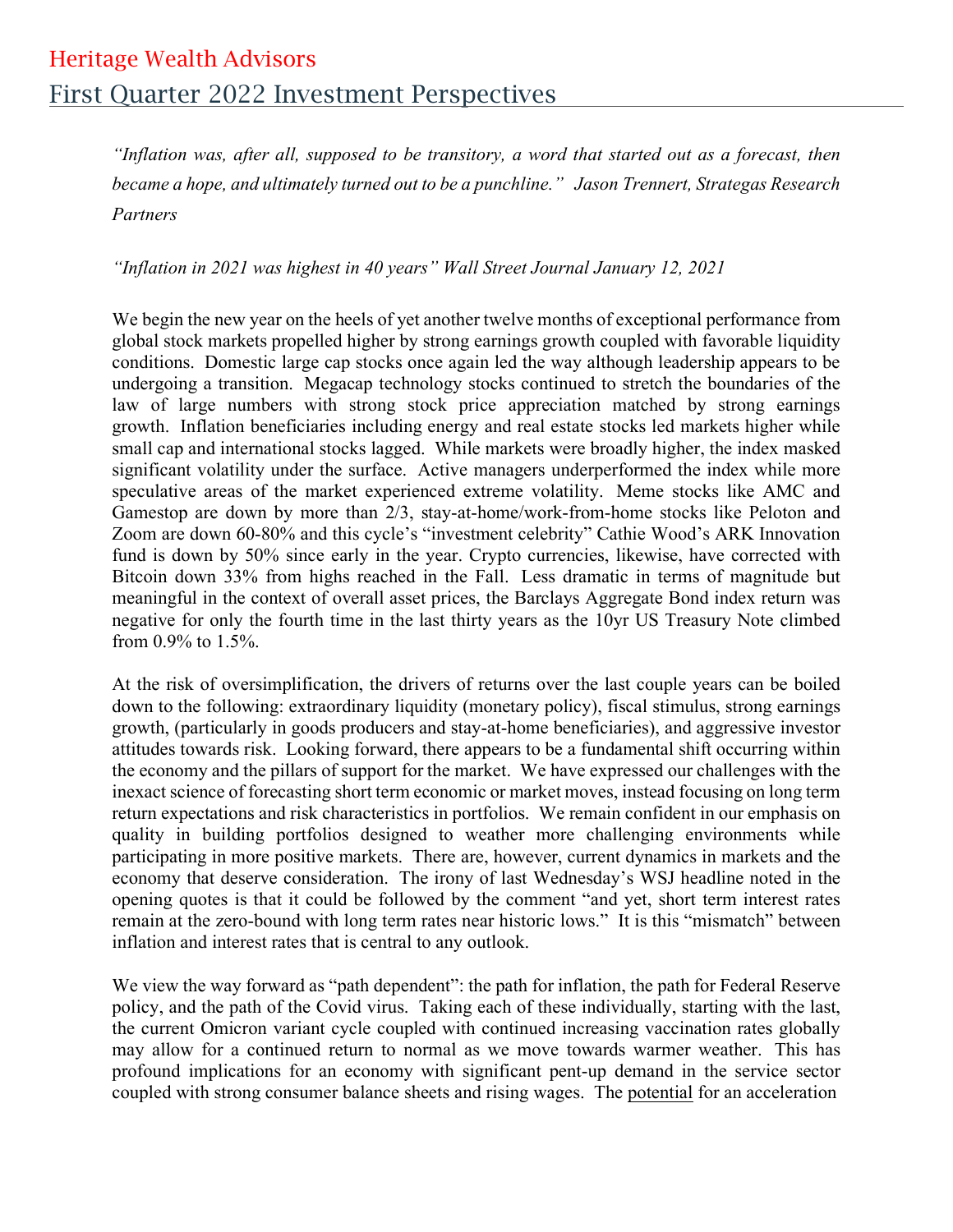## Heritage Wealth Advisors First Quarter 2022 Investment Perspectives

in economic growth creates significant policy challenges for the Federal Reserve. Current market expectations for moderating growth coupled with ongoing resolution of supply-chain issues frames the narrative for moderating inflation. However, an acceleration in economic activity in the face of a very tight labor market (less than one unemployed worker per current job opening) and continued underinvestment in natural resource production suggest the path for inflation may remain stubbornly high. In this scenario, the Fed will have to choose one of two paths: more aggressive monetary policy tightening to arrest inflation, or a more modest tightening designed to allow the economy to "run hot" in favor of supporting labor markets and financial markets. We do not profess to have inside knowledge on which path the Fed may take, although recent history would suggest the odds favor the latter scenario. While rates remain low and the yield curve remains positively sloped, suggesting continued economic expansion, we will be closely watching the path of the Federal Reserve given the profound implications for the economy and financial markets. An aggressive response from the Federal Reserve risks an outsized impact on economic growth given the increased sensitivity of the economy to both interest rates and financial markets. A more dovish response from the Fed may boost economic growth (and inflation) in the near term but create additional challenges in the future.

After an extraordinary period of returns in equity markets, with returns over the last five years compounding at greater than 17%, forward looking expectations definitionally must be adjusted downwards given moderating earnings growth and full valuations. Despite more speculative areas of the market experiencing significant declines last year, speculation remains at elevated levels. To wit, 15% of the companies in the S&P 500 sell at greater than 10x sales, 44% of the market capitalization of the Russell 2000 do not have earnings, single stock option volumes exceed stock trading volumes, and valuations broadly are at the high end of historical ranges. Further, the valuation premium for long duration, high growth stocks most correlated to interest rates remain at all-time highs; conversely, lower duration, more economically sensitive stocks remain at record discounts. There is an unfortunate tendency in our industry to equate portfolio activity with portfolio returns - we intend to maintain our bias towards quality businesses and investments selling at reasonable valuations. We believe this will best position our client portfolios to generate attractive compounded returns over time.

Fixed income markets remain a challenge. A starting point of 1.7% 10yr Treasury yields and an inflation rate of 4.5% - 7% (dependent on the measurement) suggest the Federal Reserve is behind the curve. Our portfolios continue to be positioned in short duration, investment grade fixed income providing stability and liquidity for portfolios while minimizing the price risks associated with rising rates. Additionally, we continue to explore alternative solutions to provide income with a sharp eye towards managing risk.

The coming year is likely to be one of transition for the economy and the financial markets. The potential paths that inflation and the Federal Reserve may follow are ultimately unknowable - we will remain focused on emphasizing quality in portfolios while assessing risks as "paths" become clearer. We hope you and your family remain healthy and safe. We thank you for the trust that you place in our firm.